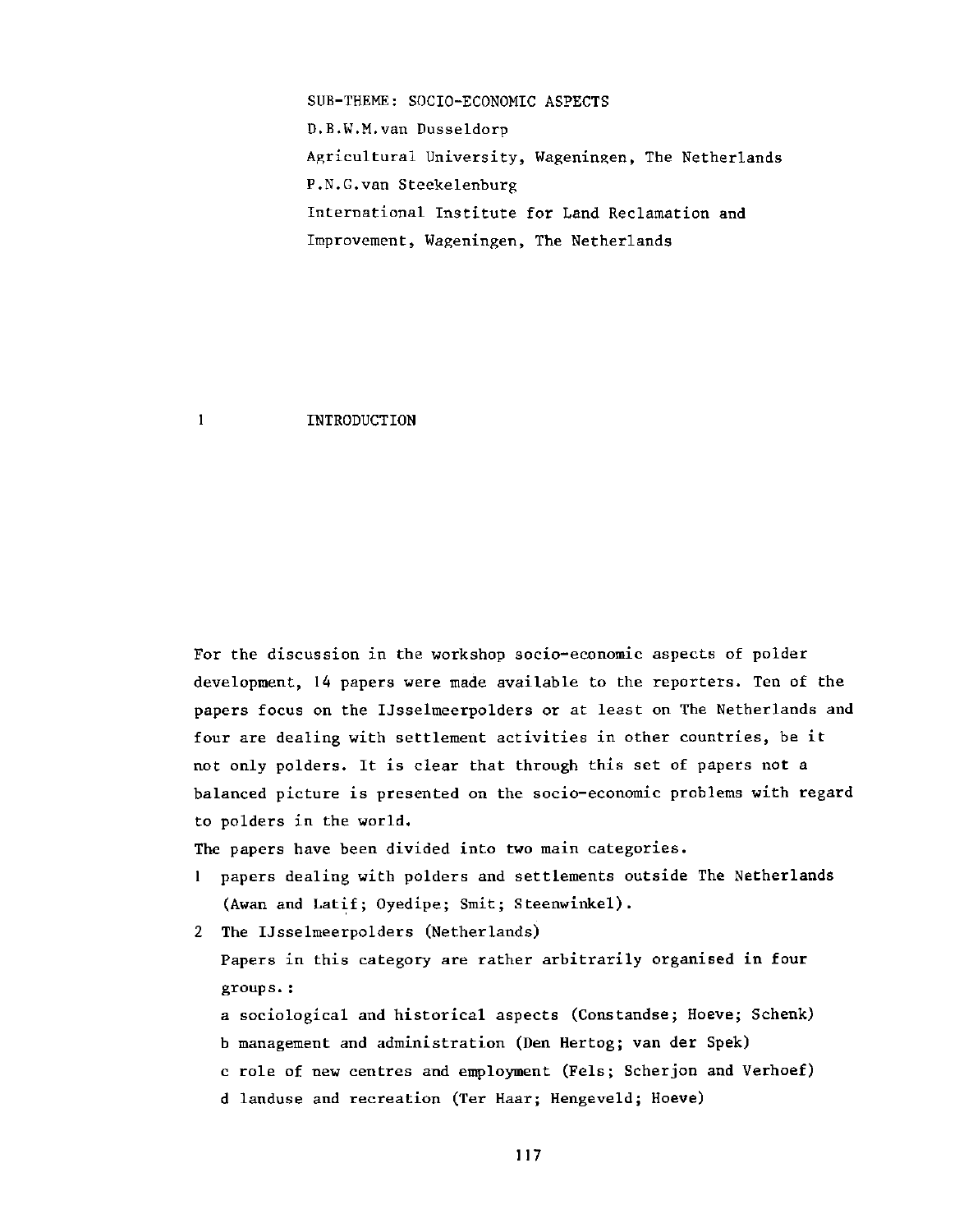A short abstract of the fourteen papers is is given hereafter.

## $2<sup>1</sup>$ SHORT ABSTRACT OF THE PAPERS

2.1 Papers on polders and settlements outside The Netherlands

- The paper of Awan and Lat if deals with *'Socio-economic aspects of*  water management of salinity control and reclamation project no. 1 in *Pakistan: a case study'.* The results of the pre- and post-project evaluation and the socio-economic impact of the project are discussed. In this pilot project of 0.5 million hectares in the Indus-plain tubewells are installed who should lower the very high groundwatertable, decrease water logging, help to reclaim salt-affected soils and provide more irrigation water. Although the high investment in the tubewells was justified in terms of higher cropping intensity and expected higher yields, the results show quite a different picture. Due to the high capacity of the tubewells installed and their positioning, combined with inadequate and irregular organization of water allocation, operation and maintenance, irrigation water supply to the farmers is not reliable and insufficient. An increase in cropping intensity is only due to the additional installation of private tubewells. In 1981 the yields are only 50-60% of the expect ones. A result, the benefit cost ratio is less than one and the internal rate of return is only 5.7%.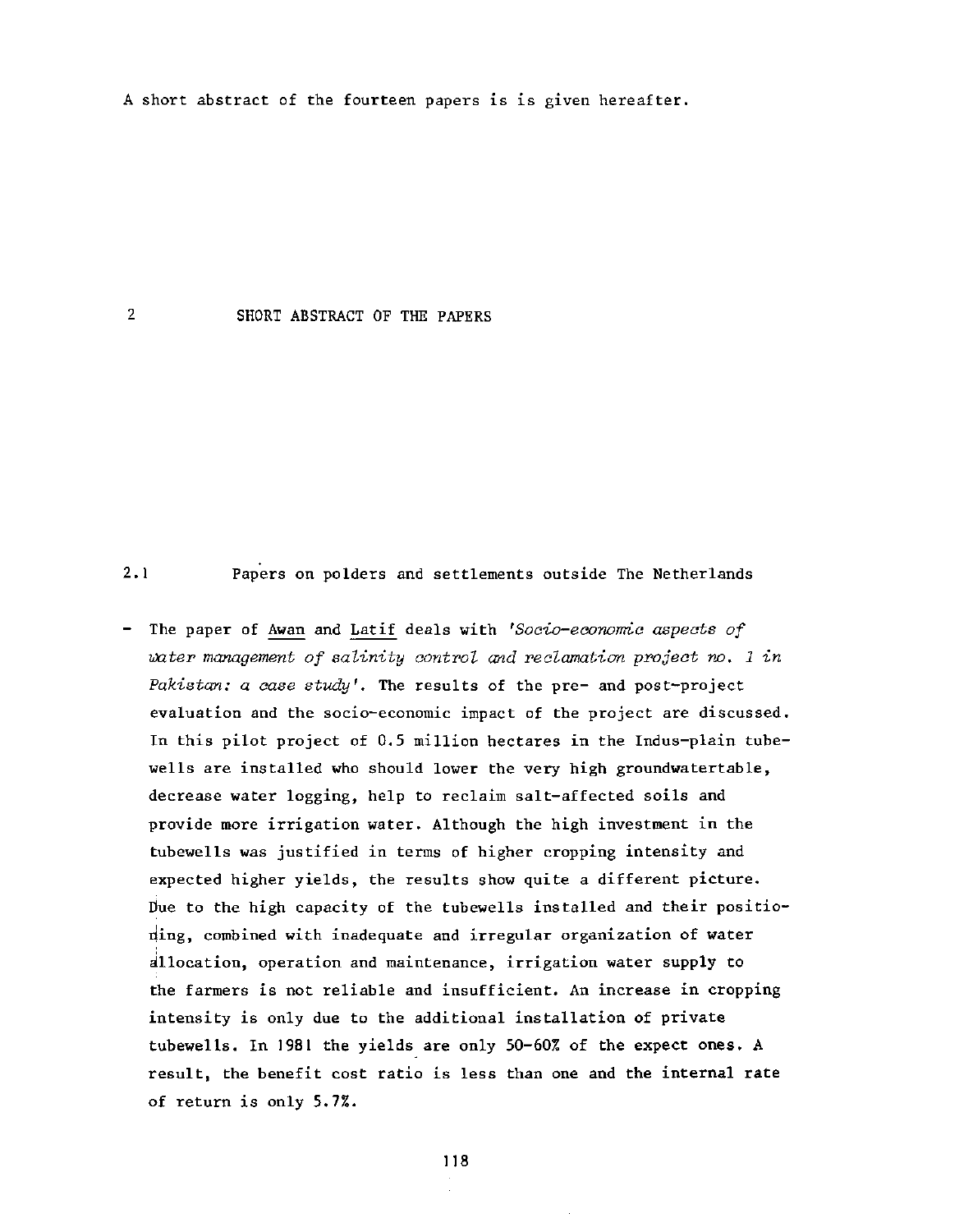The farmers who often have salt-affected lands, are hardly able to pay their waterfees: loans and the selling of animals must fill in the gaps.

- Oyedipe describes in his paper *"Innovative potentials of Kainji Lake Basin for Fadama farming: a study of three settlements'* the situation in three settlement villages. He explains the role and functions of the 'chief farmers' in relation to the World Bank promoted training and visit system for extension service. He concludes 'that meaningfull change for development has to come from outside the rural areas', and that innovations have to be administered carefully.
- In the paper *'The origin and early stages of the Herman Goring polder (Tümlauer Koog) in Schleswig-Holstein, Germany',* Smit stresses the influence politics and ideology can have on polder development. In the case discussed the need for a quick political success led to a hasty implementation of the empolderment and the construction of (farm) houses which resulted in many technical problems. Conflicting political views and institutional interests can be perceived in the layout of the new land, the architectural design and the selection of settlers. Due to the fact that the settlers had to start under poor natural and social conditions and had to depend heavily on each other in the early stages, a considerable amount of solidarity and community-spirit was developed. Even after handing over their farms to the second generation of farmers and often living outside the polder, they stick together. Under the second generation the ideological character of the polder, both social and economic, has disappeared. Steenwinkel's paper *'Policy and settlement aspects of tidal swamp* 
	- *land development in Indonesia'*, discusses some of the problems concerned with the reclamation of the last remaining land resources of this nation.

Indicated are the concequences of high and low costs development and the possibilities to combine four main policy options: 1) A fast and certain increase of rice production; 2) a maximum income for farmer from 2 ha; 3) maximizing the transmigration from Java and Bali to the Outer Islands; 4) keeping development cost per ha at minimum level. Furtheron, criteria are indicated for settlement planning, such as the location of houses, the services to be provided on basic, primary and secondary level, and its location.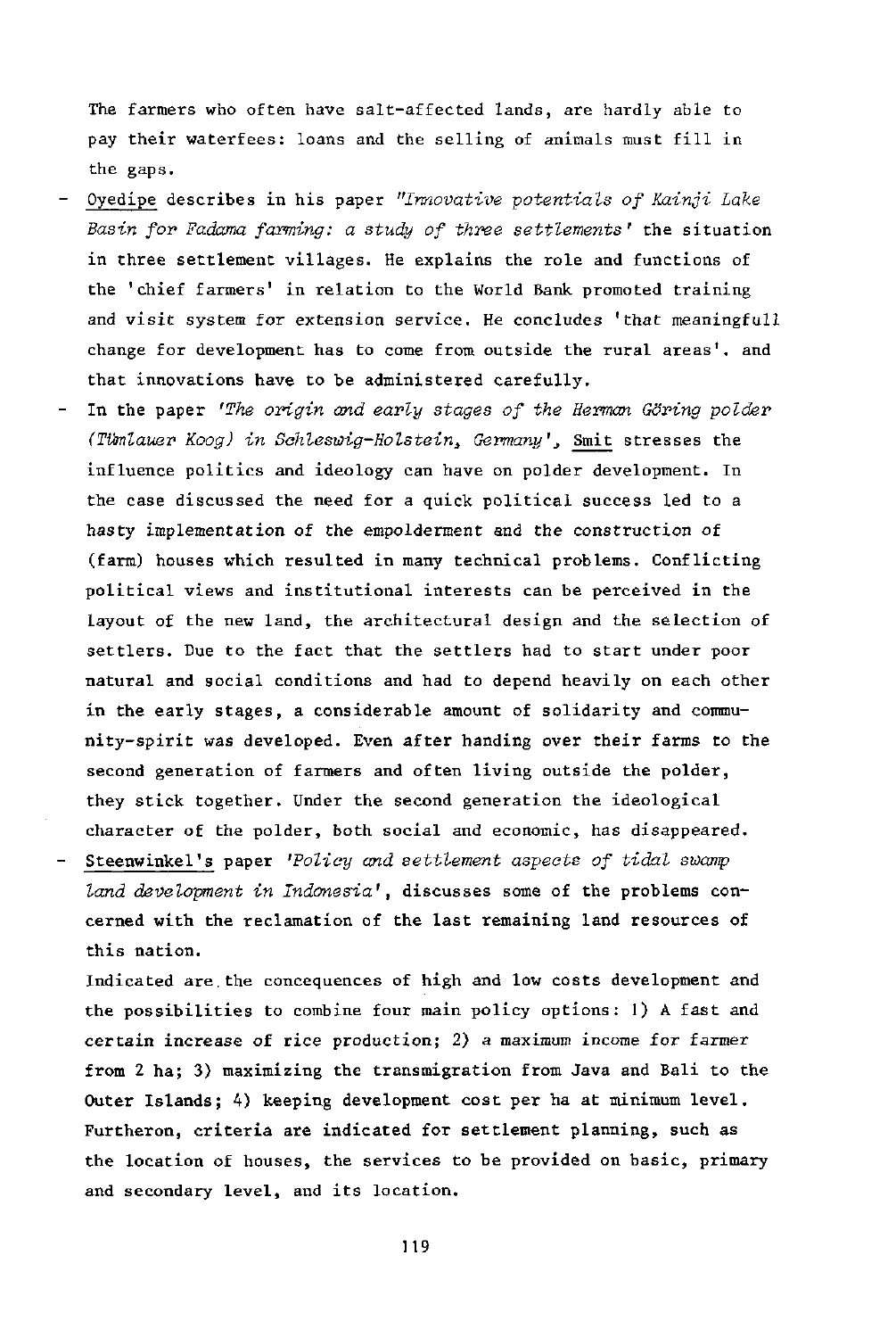## a. Sociological and historical aspects

- Constandse in his paper *'From spontaneous settlements to integra*ted planning and development' indicates the changes in character of land reclamation and its settlement in The Netherlands. Initially the aim of polders was to protect the land against flooding and occupy it permanently and safely. During the next phase investment considerations of rich urban merchants were the reasons for polder construction. From the 19th century on the state intervened in polder construction. This state intervention was at the beginning a very minimal and purely technical assistance: settlers were really pioneers. Gradually the state-intervention became more and more comprehensive until it reached its present-day all-comprehensive character.

The character of the various IJsselmeer-polders that were constructed during several decades, reflect the changes in Dutch society, through differences in landuse, agricultural layout, settlement pattern, service centres and recreational facilities: each polder is an expression of the time just before its construction.

- The paper of Hoeve *'Allocation of land to agricultural uses in the dutch IJsselmeerpolders r* indicates that since 1910 there is a trend to allocate more of the land that through reclamation becomes available, to urban use, recreation and natural reserve. Furtheron the paper indicates the trend of further specialization in agriculture, the great increase in farmsize and plotsize, the criteria for settler selection and the two legal forms of land lease to settlers and special agriculture-related enterprises.
- In his paper *'New structures in newly reclaimed land? The development of social structures in Flevoland3 (IJsselmeerpolder) The Netherlands^* Schonk pays attention to the three main tasks sociologists can have in helping to build a new community, 1) make a thourough study of the intention and aims of the polder in connection with the social structure of the future population; 2) advising in land use and service building in order to improve the quality of life; 3) evaluation of the quality of life and following and explaining, the social changes that occur.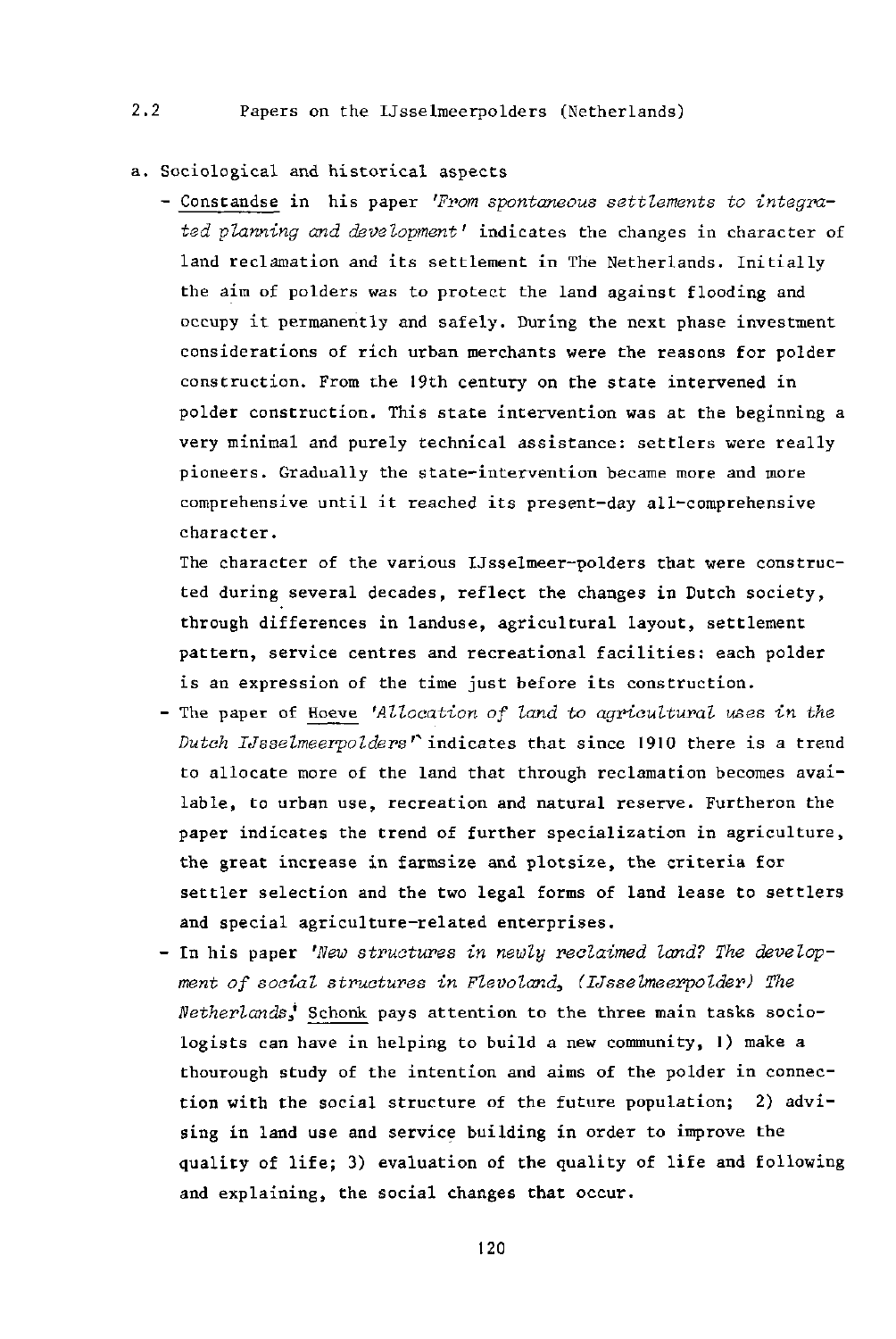He focusses his attention on the two main cities in the polder: Lelystad and Almere. Lelystad was started by a small group of 'colonists' who in both working and leisure time were strongly involved in building the town and the community. The atmosphere of 'participation' changes, when the commuters of Amsterdam settled, whose main reasons to move were to find better houses in a safer surrounding and with more outdoor recreation facilities. In Almere Haven the same process took place but in Almere stad no 'colonists' mentality was developed. This made the start of community life much more difficult. Without special and guided efforts the immaterial aspects of the quality of life of the new settlers will not be any better than the situation where they are coming from: new and more integrative social structures do not come autmatically into existence to replace the social luggage settlers took with them to their new environment.

## b. Management and administration

**- Den Hertog in his paper** *'The Zuiderzee project in The Netherlands '*  describes some of the administrative changes that took place with regard to several polders. Once the decision was taken that it should be the central government to finance and carry out the Zuiderzee polders, specialised authorities were created by law to carry out the work and for the further development of the polders (IJsselmeer Polders Development Authority), both under the Ministry of Transport and Public Works. After completion of the polders and before the start of settlement, different organizational arrangements with different degrees of autonomy were founded for the various polders to incorperate them (provisionally) into the normal administrative structure. However, it is only in the case of the Wieringermeerpolder authority that it governs settlement plus management and water control. In the North East polder, initially a commissioner was appointed as sole manager with the power of a municipal council and its executives. With the increase of the number of inhabitants, four municipalities were formed up till now. Conclusive arrangements for watercontrol (volume), waterdefences and the provincial structure for the polders are still pending.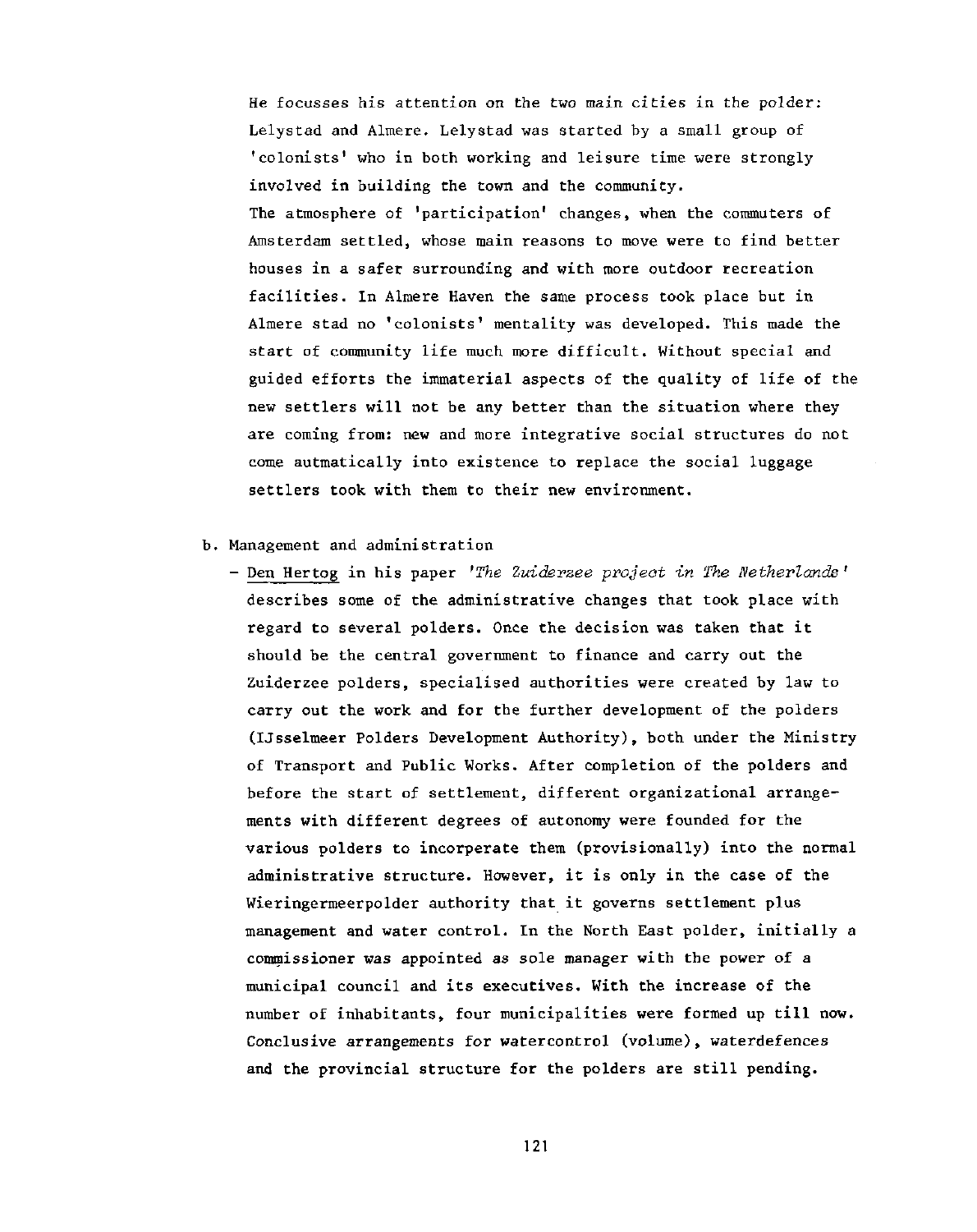- The paper of van der Spek 'Management as a task, polder administra*tion as a means for an integral management of rural areas'* makes the suggestion to extend the responsibility of the present polderadministration unit. Quality and quantity of water and its level influence strongly certain valuable ecosystems. Canals and embankments are or can become important recreation areas with only minor adaptions to be made (slightly higher bridges for the passing of canoes, etc.; simple pavement of inspection roads to make them attractive for fisherman, walkers and cyclers etc.) Due to the close interrelationship between control of water for agricultural purposes, nature management, landscape management and recreation in rural areas, an integrated management via the polder administration units is advocated.
- c. Role of new centres and employment
	- - **Fels in his paper** *'Employment planning in new towns in the IJsselmeerpolders '* describes the influence changes in the economy and new insights with regard to the role of new towns can have an employment forecasts Emmeloord and Dronten, planned as agricultural centres show now an employment structure where the service sector and manufacturing industry dominates.

Lelystad changed it position of new town, from regional economic centre to overflow town with employment growth lagging behind demand. Almere has reasonally fulfilled its employment targets in 1981 but the composition of the labour force is different from what was planned. Instead of the manufacturing sector it is especially the wholesale sector which shows particular interest in moving from the Amsterdam-region to Almere. Employment planning is supported by attractive services, low-costs facilities and tax-stimulants to encourage enterprises to start their business there.

- Scherjon and Verhoef in their paper *The regional economic policy in the new towns Almere and Lelystad'* **discuss the functions those**  two towns have to fulfill in the national framework of The Netherlands. The main function was to relieve the overcrowded conditions of the Randstad by offering housing facilities and to create at the same time a living environment that could meet both housing and jobneeds.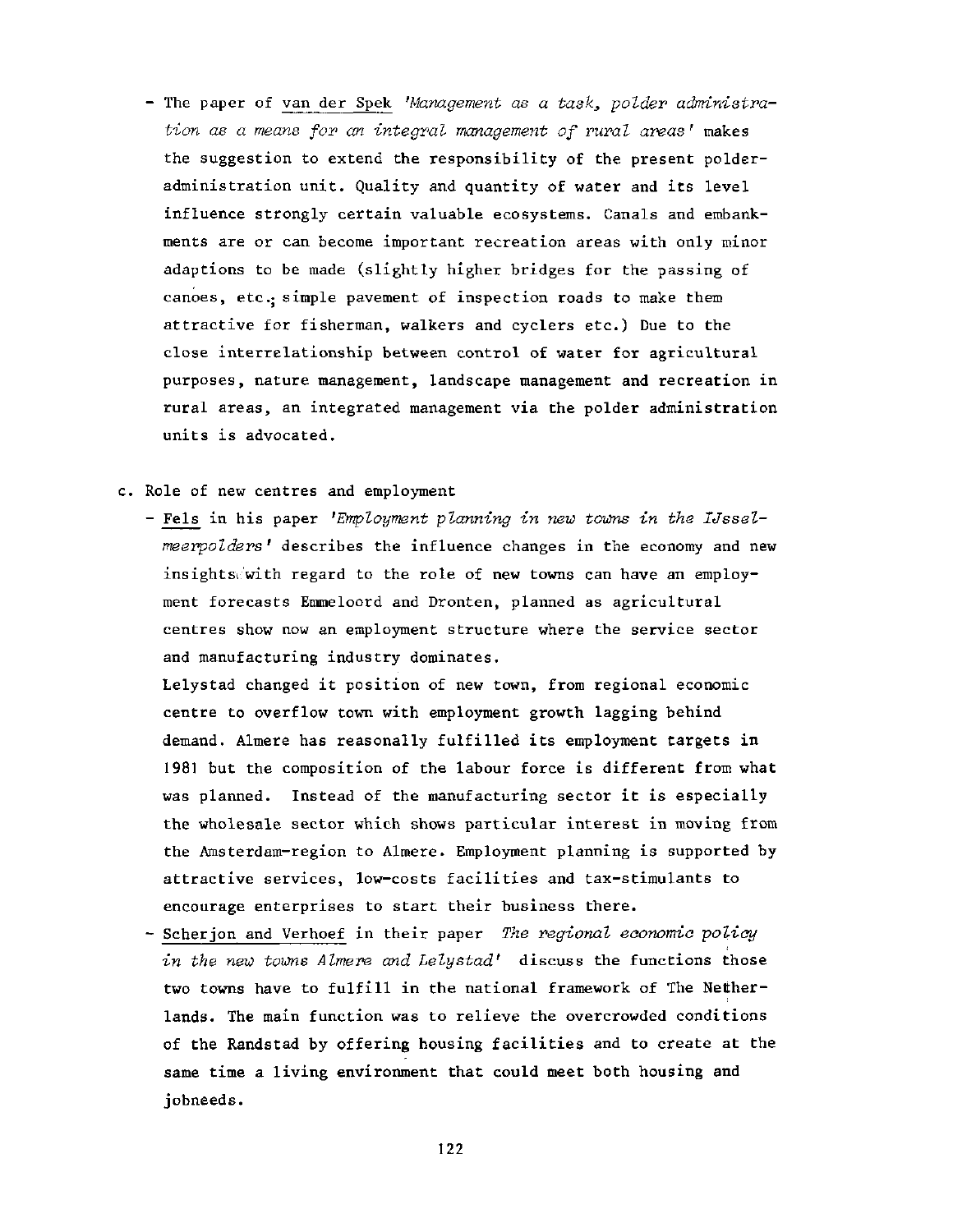Due to two developments this policy had to be reconsidered 1) There was a failure in matching jobs and skills. This forces polders resistent to commute to the Randstad for jobs 2) The present recession in the economy, makes firms hesistant to move from one place to another.

But the authors claim that these towns have comparative advantages for small and medium sized enterprises.

- d. Land use and recreation
	- Ter Haar's paper *'Recreation in new areas. The Usselmeerpolders as*  a case-study', shows a considerable change in the attent: to open-air recreation since the first polders were started. In the planning of the first polders attention was only given to open-air recreation of the 'following type': small forests and parks, central open spaces in villages, swimming pools etc. were clearly meant for the recreation of the local residents. With the construction of the subsequent polders, the responsable authorities were surprised by the enormous interest of one-day tourists for the new borderlakes with their freshwater beaches and watersport facilities. The polder area itself turned out to be a tourist goal as well.

In response to this interest it was decided upon in the early sixties to consider open-air recreation as a stimulating factor for regional development: both 'following' and 'stimulating' type of open-air recreation facilities were included in the regional physical planning. Areas around and close to borderlakes have been arranged in such a way that they now attract and can absorb many tourists from all over the country and even from outside the national boundaries.

- Hengeveld's paper on *'land evaluation for urban development in the Netherlands '* indicates that applications of land evaluation procedures for urban development can provide important information for planning and design of urban area development. Since soil- and hydrological surveys are necessary for local urban development anyway, such a land evaluation should be done at the beginning of the planning process, when it can be done without extra costs.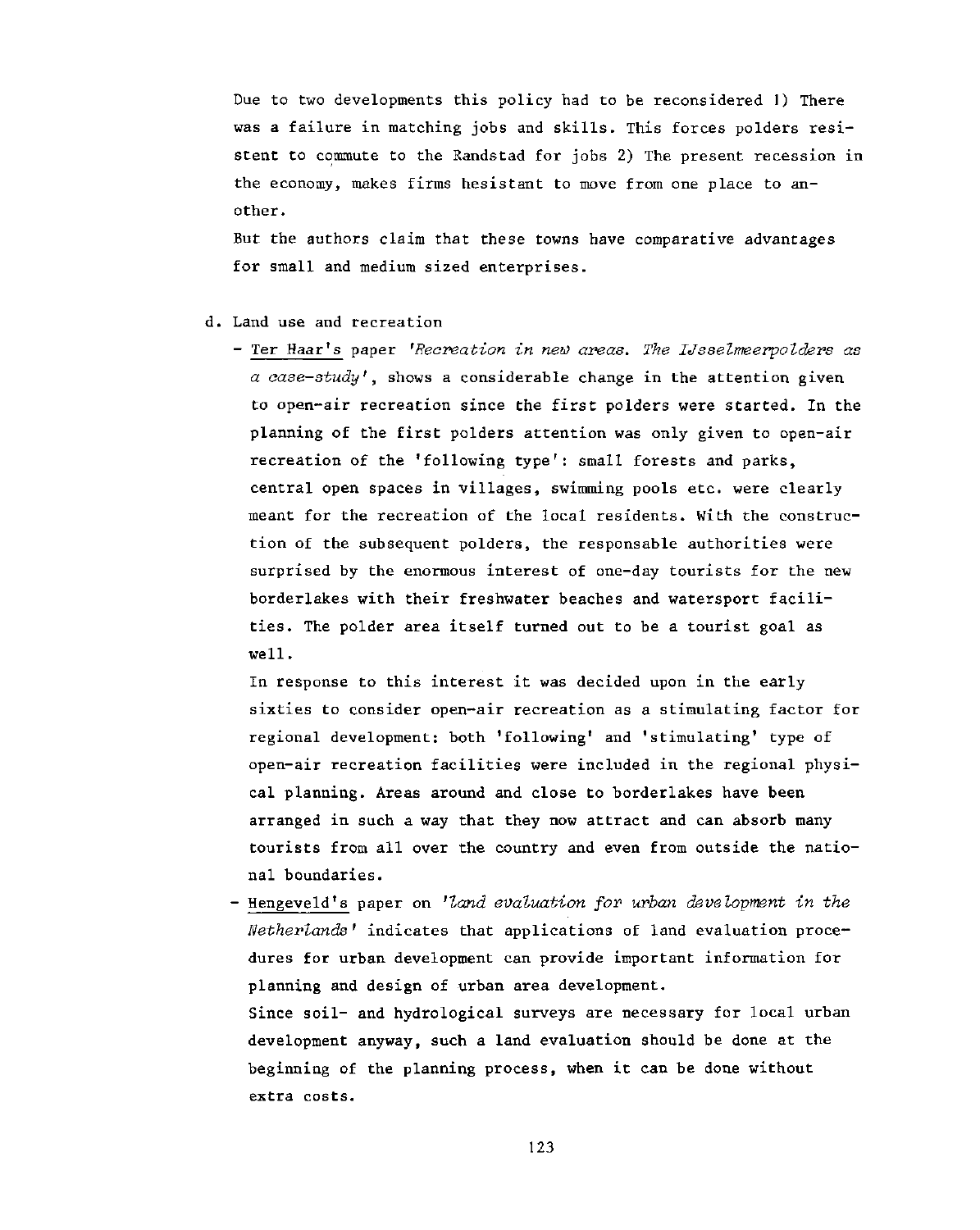- In his paper *'Cost benefit analysis for a planned part of the IJsselmeerpolders project'* Hoeve shows first of all that there are many practical and theoretical problems related to cost-benefit analysis, because one has to do with direct and indirect - material and immaterial effects. Furtheron the paper makes clear that costbenefit analysis is wide open to political and other types of manipulation.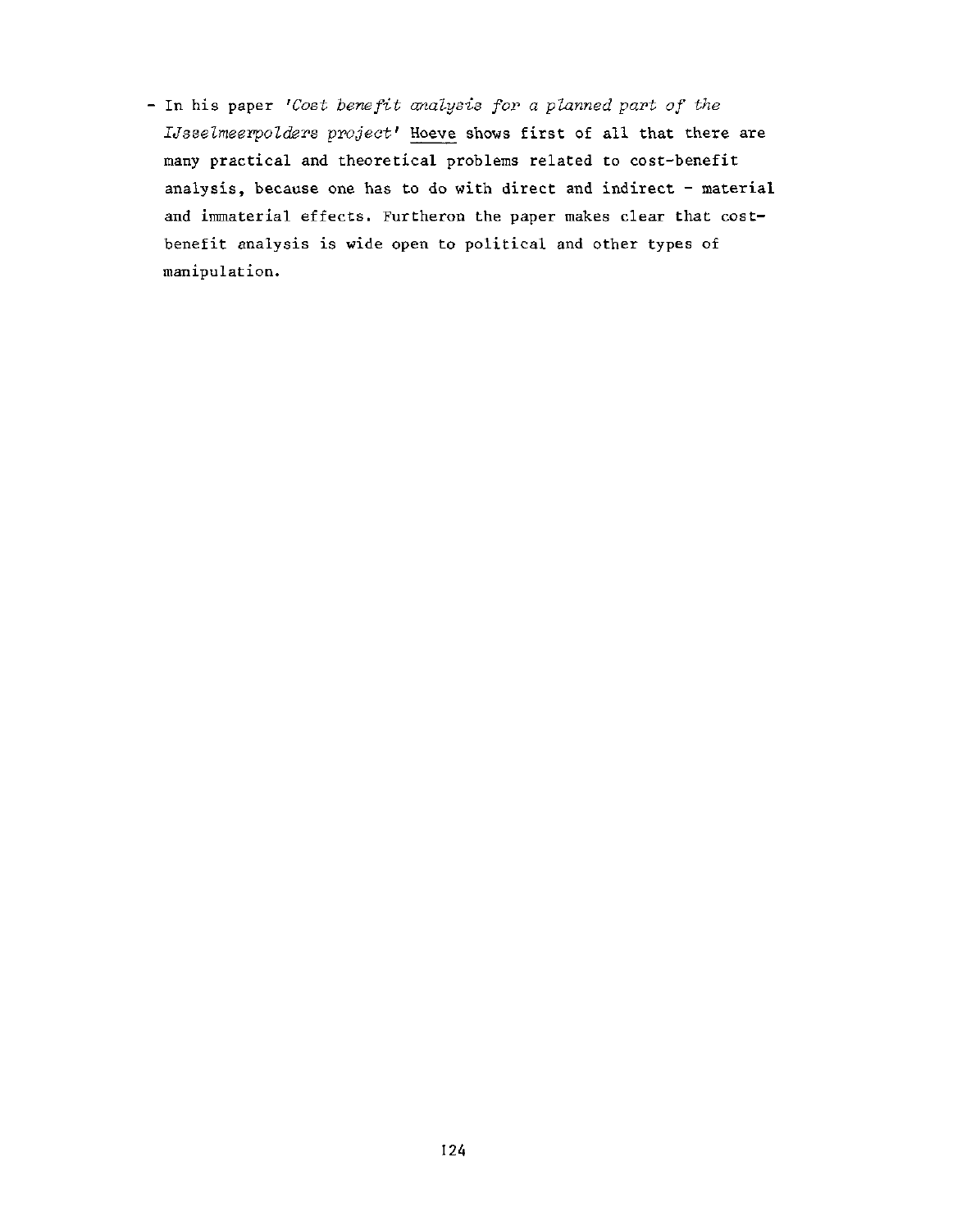It was laudable that the organisers of the international symposium on *'Polders in the World'* have made room for the human being in these polders. After all, polders are made by people for people (Schonk). However we are faced now with the question what it is in polders that influences human behaviour in such a way that it is different from other areas.

One element that clearly makes a difference is the influence of the eternal fight against the water on human character and society. Without following all the way long Huntington's opinion in his book *'The climatic factor' (1914)* it cannot be denied that the habitant has a profound influence on society (Forde; Habitat, Economy and Society, 1934). In a polder - environment a community must necessarily find an internal organization form in such a way that it effectively can protect itself from the potential calamity that in one night could destroy the community (like what happended in The Netherlands in 1953). A fairly high degree of internal organization of the polder population and polder management is necessary not only with a view to eventual calamities but also to cope with the daily operation and maintenance of the rather complex watersystem and waterdefences. As compared to large irrigation projects there is a vital need for adequate maintenance and operation. Another possible difference in polders compared to other areas is that once man has driven out the water, he has land that is tabula rasa, both physically and socially. This gives the opportunity to create a physical environment that is completely man-made at a specific point in time and requires hardly any adaptation (Constandse; Steenwinkel).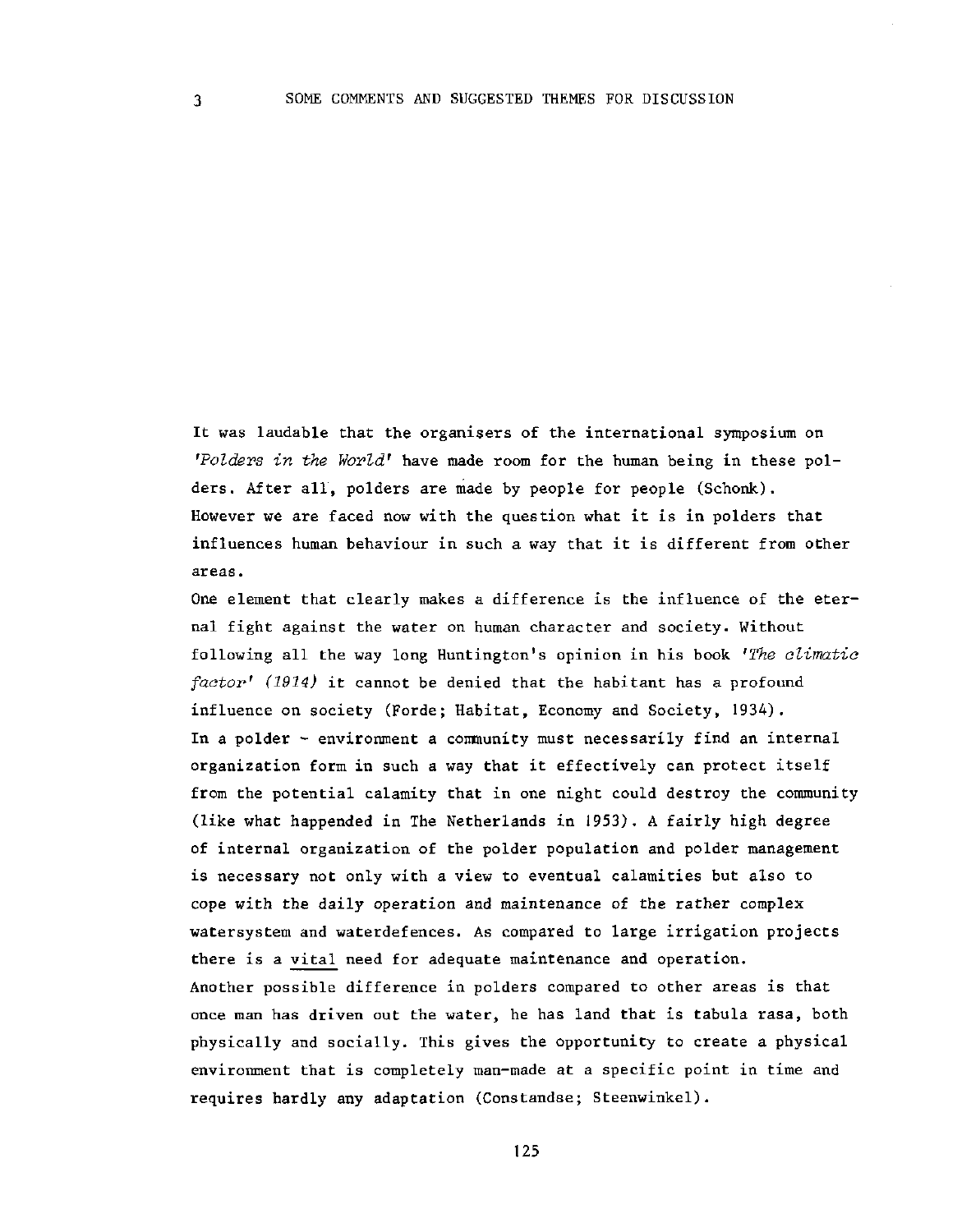Polders therefore reflect very clearly the social and even the political situation at the time they were created (Smit and other authors). However, the latter point is not specific for polders. One has only to think about the Geziria-scheme in Sudan. Which means that in fact the social problems encountered in polders during their initial stages of settling the 'colonists' and later on during the growth of a new society are basically the same as those met in (large) settlement schemes in empty areas all over the world.

Our conclusion is that polders represent a special form of settlementscheme in empty land with high requirements for drainage facilities (and irrigation eventually) and for internal organization and management.

Of the papers presented, several of them are dealing with subjects that are not specific at all for polders or even for settlements in general. Most of the contributions to this section of the symposium are of a descriptive nature; they supply us with interesting information but do not compare their information with experiences from elsewhere. Neither are we supplied with efforts towards a more general or systematic approach based on information the authors might have, as was for instance done by R. Chambers his book *'Settlement schemes in tropical Africa'*  (Routledge and Kegan Paul 1969), by G.B. Palmer in his article *'The agricultural settlement scheme: a review of cases and theories'* (in Antropology and Social Change in Rural Areas, B. Berdichewsky ed, Mouton 1979) or by C. Takes in *'Land settlement and resettlement projects'*, ILRI 1975.

Nevertheless, in many papers directly or indirectly themes are indicated that are encountered all over the world where large scale polders or settlement schemes are planned and implemented. Some of these themes will be mentioned here.

- The influence of politics, ideology and the national image on the start, the layout and the speed of implemention of polders and irrigation and settlement schemes. It is often related to a catastrophe or the threatening of it that the political will becomes strong enough to devote considerable shares of public funds to realize schemes that have lingered often for a long time on the drawing boards of the civil engineers. The Netherlands is a case in point. For political purposes polders and schemes must be inaugurated at a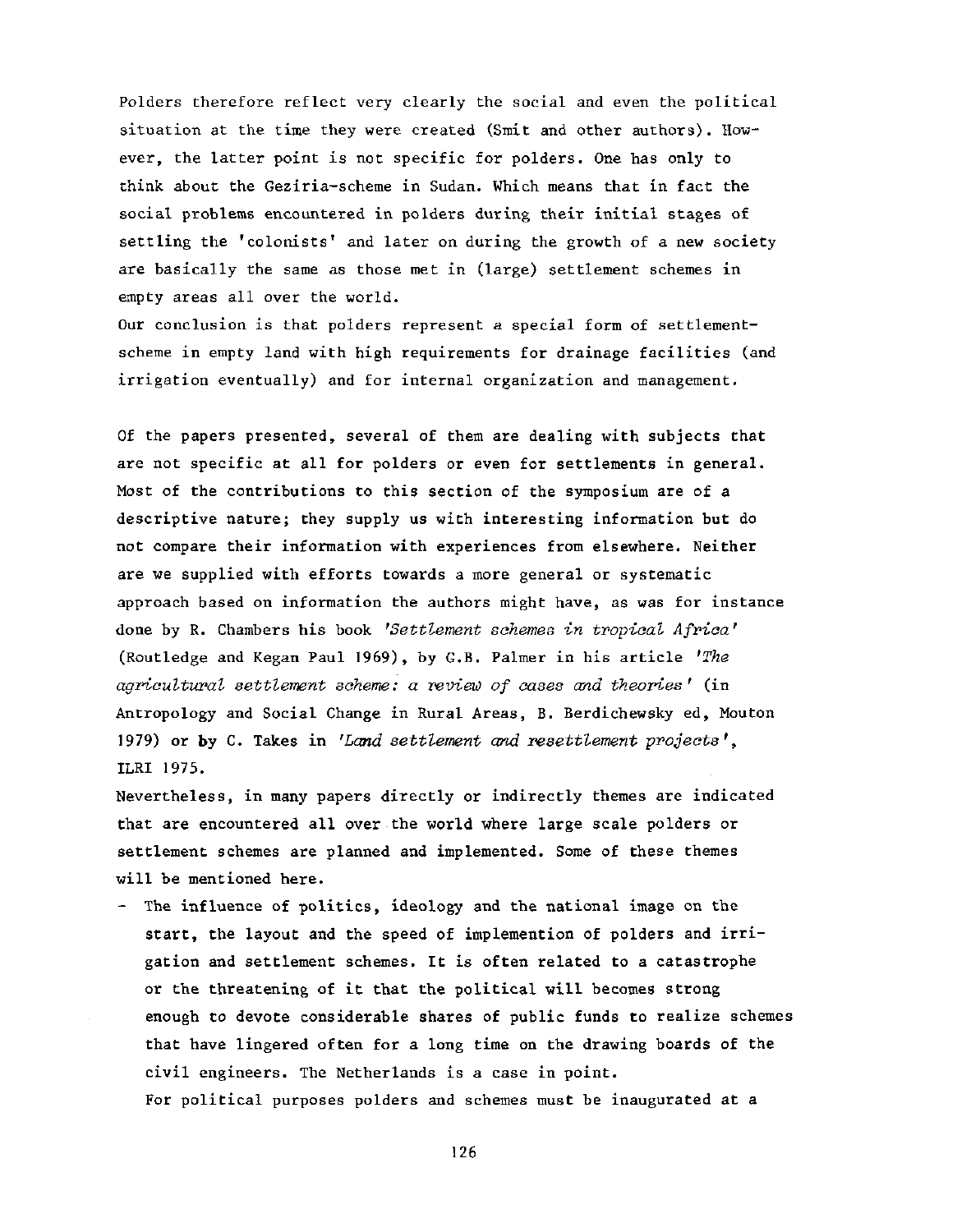specific time. Since this time in many cases is earlier than desirable, the speeding up often has a detrimental effect on the quality of the technical works and affects the level of living and its quality for the new inhabitants for many years in an adverse way. Smit's paper presents a clear example on this item. The same phenomena is happening on a much larger scale in the Mahaweli Ganga Scheme in Sri Lanka. An example of political motives to revise the civil engineering design is presented by the Syrian Government who required a cheaper and higher design of the Euphrates dam because it wanted to have the highest dam in the region (higher than Egypt's high dam). Consequently, settlement was delayed.

It is interesting to find out how instrumental or how dysfunctional political forces have been in the start, design and speed of development of polders and other settlement schemes.

Large polders and settlement schemes require a specific type of organisation that is powerfull and can coordinate the many different types of activities that are involved in such works. The 'authority' is a well known and preferred type of institution for these activities. They have considerable advantages but also disadvantages. To create an organization is easy but once its task is over or declining in size and importance, it is so far more difficult to diminish it in size or to liquidate it.

Could it be that the slow integration of the new areas in the political system of the Netherlands (municipal, provincial system). (Den Hertog) was also partly due to some hesitance of the IJsselmeer Development Autority to lose some of its influence?

- One of the most interesting sociological aspects of polders and large settlement schemes in empty areas is the creation of new communities. Several important issues can be distinghuished.
- First their is the selection of settlers with such problems as the question whether to given prefence to highly qualified settlers in order to make the polder/settlement an economic success or to give chance to poorer farmers from the old land (Steenwinkel, Smit). Should selection be done on an individual basis, often resulting in a deformed demographic structure with serious concequences for the school and health systems, or should one take whole communities or parts of them in order to have at least some basis for the develop-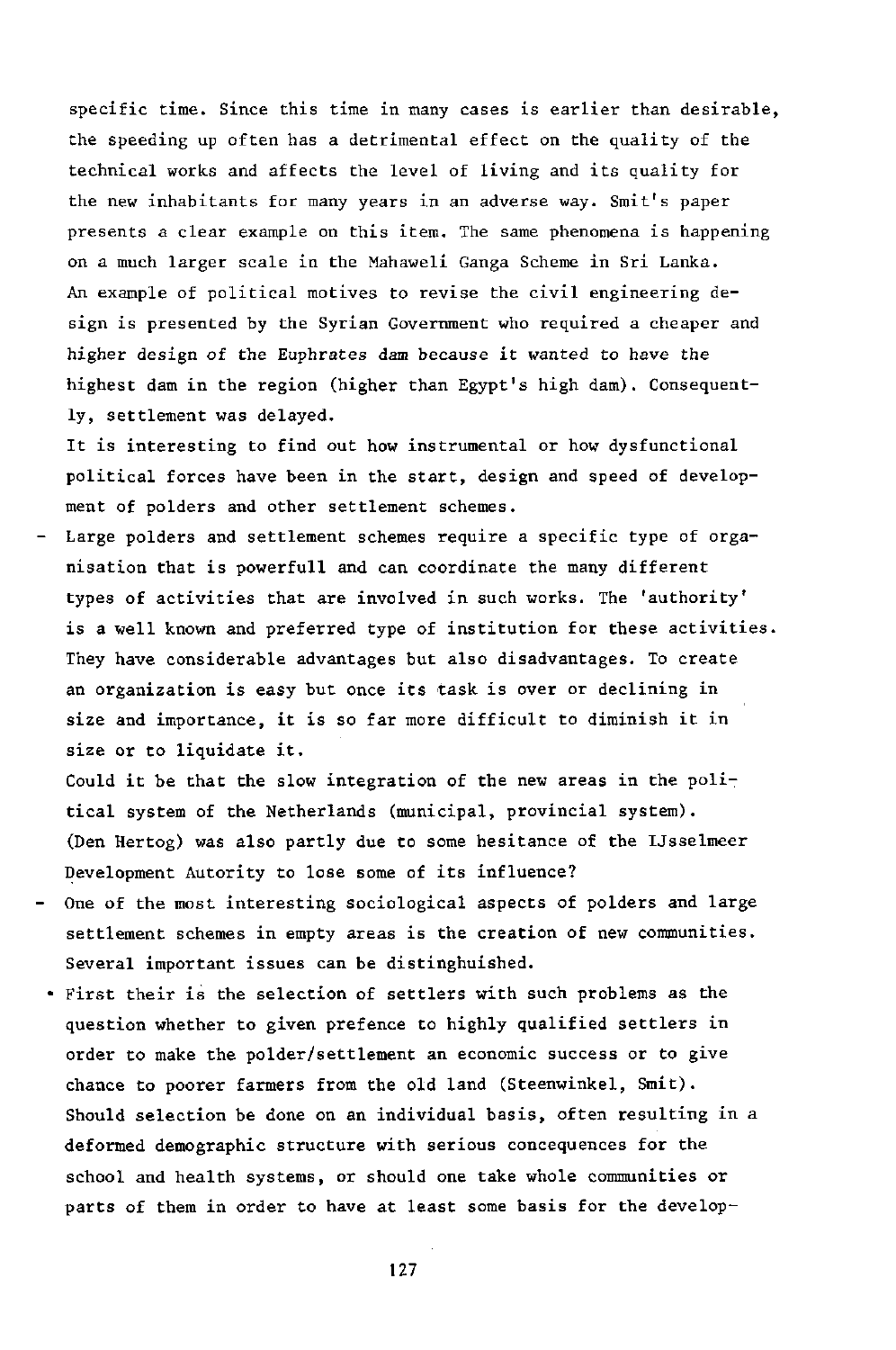ment of 'new' community. In the latter case it is likely that the 'social luggage' (Schonk) will survive longer and can retard modernisation.

Often, due to the excisting social and political structure, selection of settlers is also based on certain quota's with regard to specific groups in the society. A specific distribution over religious groups has strongly influenced the society in the North East Polder. The same kind of distribution took place in Suriname with regard to racial groups and in Africa with regard to tribal groups.

- Another interesting aspect in how far the settlement agency should take care of all aspects: what efforts can be expected from the settlers themselves. Apart from the economic and financial aspects (often of great importance in developing countries) there are also some interesting consequences that have to be taken into account by making this decision. There is for example the community spirit. From several papers (among others Schonk, Smit, Scherjon and Verhoef) one can draw the conclusion that a settlement agency preferably should not take care of everything but instead should leave the settlers with building and organizing a part of their new environment. These common activities, often to be carried out under difficult conditions, enhances a colonisers' spirit that makes the building of a new community and the integration of settlers in it, much easier. When the 'late' settler arrives most things have already been organised and found its place, and communication patterns have been established, which make his integration in the young community much more difficult. People are making polders for people (Schonk) but what is the say of the settlers in the physical and social environment in which they and their children have to live? In other words is there any room for participation (and what kind of participation) of settlers in the design and implementation of polders and settlement schemes?
- It is quite normal that the governments' objectives leading to the construction of a polder, are revised during the construction period which extends over a number of years. Pressing problems and new insights might lead to revised wishes like higher demands for urban development and industrial facilities, or for a modified type of agricultural exploitation and related settlement. The IJsselmeerpolder Authority, under sometimes heavy political pressure, has been